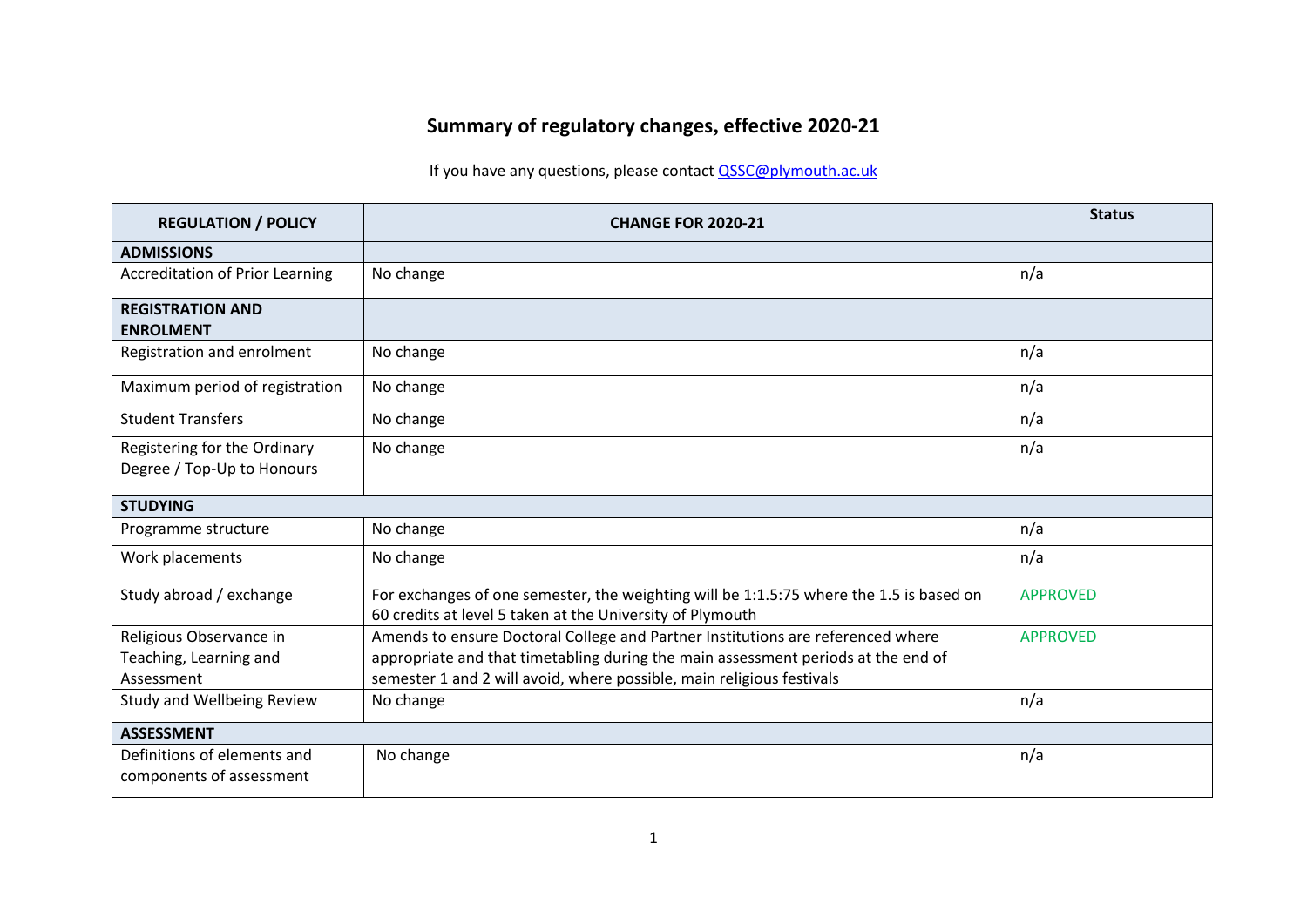| <b>REGULATION / POLICY</b>                                                                            | <b>CHANGE FOR 2020-21</b>                                                                                                                                                                                                             | <b>Status</b>   |
|-------------------------------------------------------------------------------------------------------|---------------------------------------------------------------------------------------------------------------------------------------------------------------------------------------------------------------------------------------|-----------------|
| <b>Extenuating circumstances</b>                                                                      | Removal of requirement for one form per assessment for self-certified claims and<br>expectation a student will be fit-to-sit or complete assessments within 5 working days<br>of the circumstance starting for self-certified claims. | <b>APPROVED</b> |
| Submission of assessment                                                                              | No change                                                                                                                                                                                                                             | n/a             |
| How to pass a Level                                                                                   | A student must pass 120 credits, and any zero credit rated modules if detailed in the<br>programme specification, to complete the Level and progress or graduate.                                                                     | <b>APPROVED</b> |
| How to pass a Module                                                                                  | In modules with a combination of Pass/Fail and numerically marked elements, a student<br>will be required to achieve a Pass in all Pass/Fail elements, and an overall module mark of<br>40% for UG modules and 50% for PG modules.    | <b>APPROVED</b> |
| Progression: project approval<br>(PGR only)                                                           | No change                                                                                                                                                                                                                             | n/a             |
| Progression: Failure to progress<br>(PGR only)                                                        | No change                                                                                                                                                                                                                             | n/a             |
| Progression: Confirmation of<br>route (PGR only)                                                      | No change                                                                                                                                                                                                                             | n/a             |
| Examination and Outcome of<br>Examination (PGR only)                                                  | No change                                                                                                                                                                                                                             | n/a             |
| Procedure in the event of failure                                                                     | AST5.2.3 Clarity around procedure where a module includes a pass/fail element and how<br>capping is applied where elements are referred at different attempts                                                                         | <b>APPROVED</b> |
|                                                                                                       | AST5.2.4 Removal of "undergraduate" and clarity that extended referrals may only be<br>offered if a student hasn't exhausted all attempts at a module                                                                                 | <b>APPROVED</b> |
|                                                                                                       | AST5.2.8 Clarity that any postgraduate student may only have a maximum of two attempts<br>at a module                                                                                                                                 | <b>APPROVED</b> |
| Exclusion of a student on the<br>basis of lack of academic<br>progress or professional<br>development | No change                                                                                                                                                                                                                             | n/a             |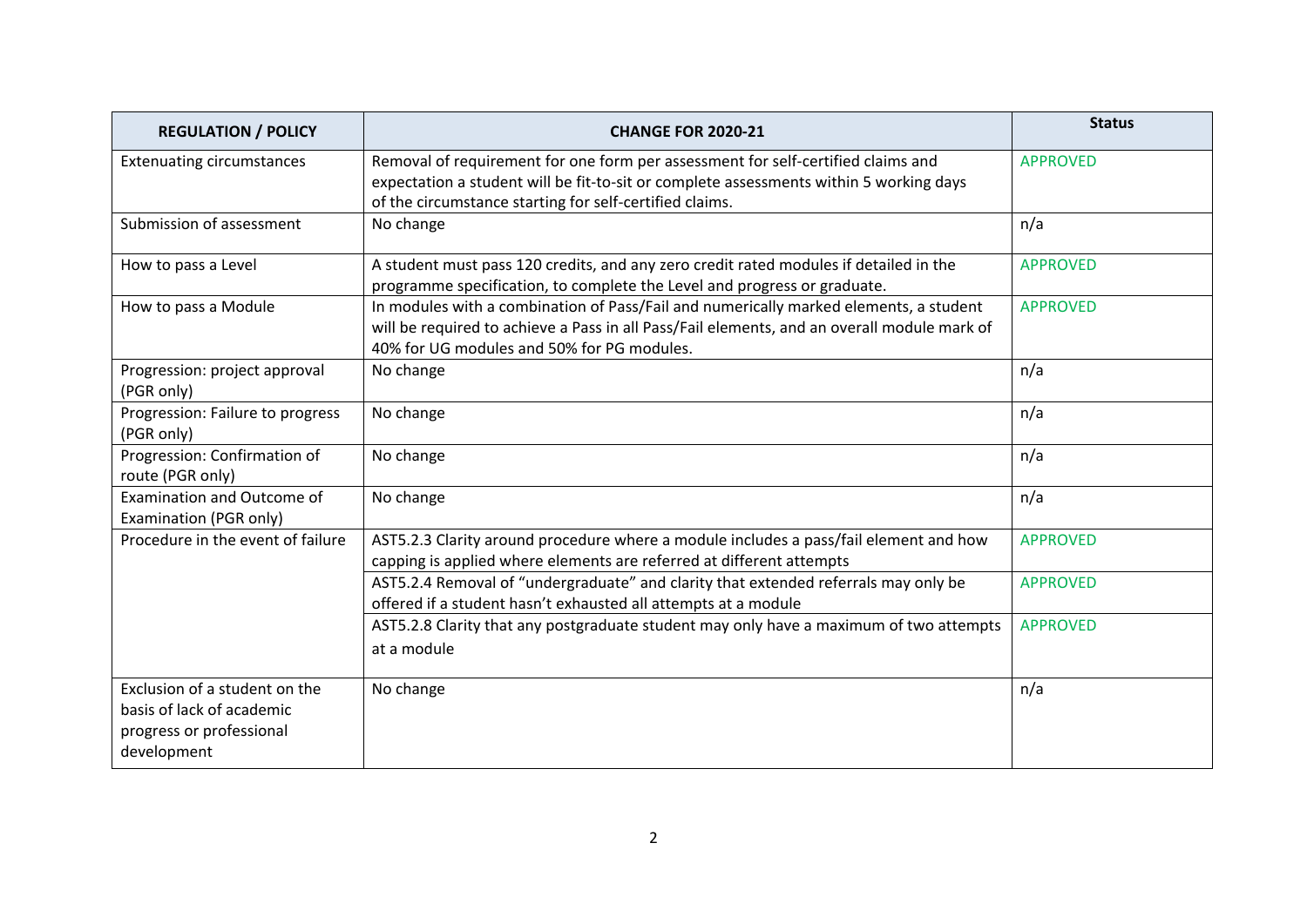| <b>REGULATION / POLICY</b>                                                      | <b>CHANGE FOR 2020-21</b>                                                                                                            | <b>Status</b>   |
|---------------------------------------------------------------------------------|--------------------------------------------------------------------------------------------------------------------------------------|-----------------|
| Subject Assessment Panels and<br><b>Award Assessment Boards</b>                 | No change                                                                                                                            | n/a             |
| <b>External Examiners</b>                                                       | No change                                                                                                                            | n/a             |
| Assessment Offences and PGR<br>Student Research Misconduct.                     | No change                                                                                                                            | n/a             |
| <b>Academic Appeals</b>                                                         | No change                                                                                                                            | n/a             |
| <b>AWARDS</b>                                                                   |                                                                                                                                      |                 |
| Awards (including calculation of<br>degree classification)                      | Addition of Master of Occupational Therapy (MOccTh) and Master of Physiotherapy<br>(MPhysio) to the University's Portfolio of Awards | <b>APPROVED</b> |
| Posthumous and Aegrotat<br>awards                                               | No change                                                                                                                            | n/a             |
| Certification of awards and<br>supplementary certification                      | AWD3.2 Transcripts will be issued electronically and will bear the official University crest                                         | <b>APPROVED</b> |
| Academic dress                                                                  | No change                                                                                                                            | n/a             |
| <b>SPECIALISED REGULATORY FRAMEWORKS</b>                                        |                                                                                                                                      |                 |
| <b>GSM Regulatory Framework for</b><br>undergraduate awards (excluding<br>law)  | To be removed as the partnership has been discontinued                                                                               | <b>PENDING</b>  |
| <b>GSM Regulatory Framework for</b><br>undergraduate awards (Law<br>programmes) | To be removed as the partnership has been discontinued                                                                               | <b>PENDING</b>  |
| <b>GSM Regulatory Framework for</b><br>Taught Postgraduate Awards               | To be removed as the partnership has been discontinued                                                                               | <b>PENDING</b>  |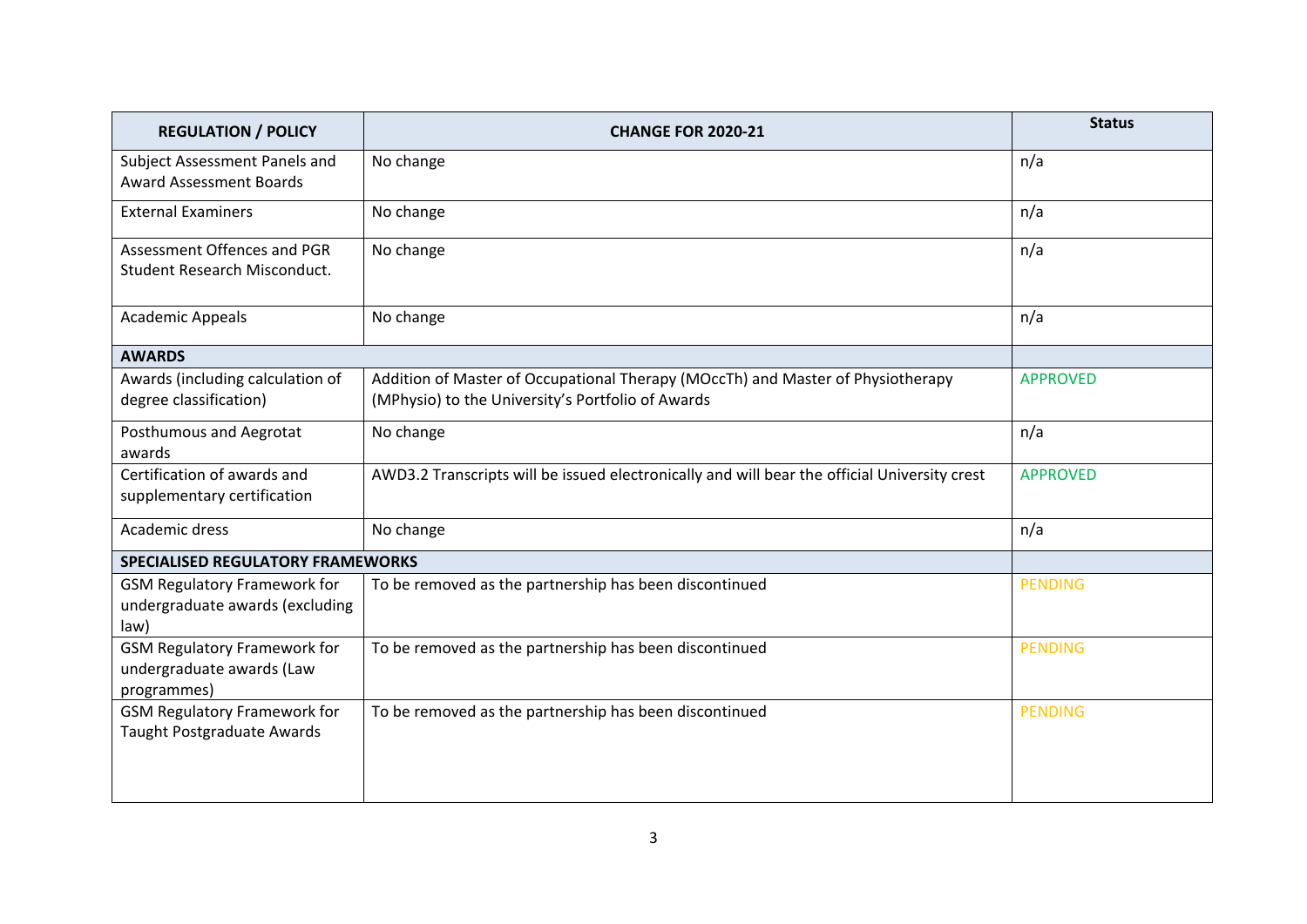| <b>REGULATION / POLICY</b>               | <b>CHANGE FOR 2020-21</b>                                                             | <b>Status</b>         |
|------------------------------------------|---------------------------------------------------------------------------------------|-----------------------|
| Graduate Diploma in Law                  | To be removed as the award has been discontinued                                      | <b>PENDING</b>        |
| <b>Regulatory Framework for</b>          | Updated to align with the central University Academic Regulations, where appropriate. | <b>APPROVED</b>       |
| Undergraduate Awards: Two-               |                                                                                       |                       |
| year degrees                             |                                                                                       |                       |
| <b>Regulations for Initial Teacher</b>   | No change                                                                             | UNDER REVIEW, 2020-21 |
| <b>Training Postgraduate Certificate</b> |                                                                                       |                       |
| and Professional Graduate                |                                                                                       |                       |
| Certificate in Education (2013           |                                                                                       |                       |
| onwards)                                 |                                                                                       |                       |
| Regulations for the Certificate in       | No change                                                                             | UNDER REVIEW, 2020-21 |
| Education, Postgraduate                  |                                                                                       |                       |
| Certificate in Education and             |                                                                                       |                       |
| Professional Graduate Certificate        |                                                                                       |                       |
| in Education (incorporating the          |                                                                                       |                       |
| Diploma in Teaching in the               |                                                                                       |                       |
| Lifelong Learning Sector) (pre           |                                                                                       |                       |
| 2013)                                    |                                                                                       |                       |
| Regulations for the Certificate in       | No change                                                                             | UNDER REVIEW, 2020-21 |
| Education, Postgraduate                  |                                                                                       |                       |
| Certificate in Education and             |                                                                                       |                       |
| Professional Graduate Certificate        |                                                                                       |                       |
| in Education (incorporating the          |                                                                                       |                       |
| Diploma in Teaching in Education         |                                                                                       |                       |
| and Training) (2013 onwards)             |                                                                                       |                       |
| <b>Regulations for Postgraduate</b>      | To be removed as the award has been discontinued                                      | <b>PENDING</b>        |
| Certificate and Postgraduate             |                                                                                       |                       |
| Diploma in Legal Practice                |                                                                                       |                       |
| Regulations for the Certificate of       | To be removed as the award has been discontinued                                      | <b>PENDING</b>        |
| Architectural Professional               |                                                                                       |                       |
| Practice                                 |                                                                                       |                       |